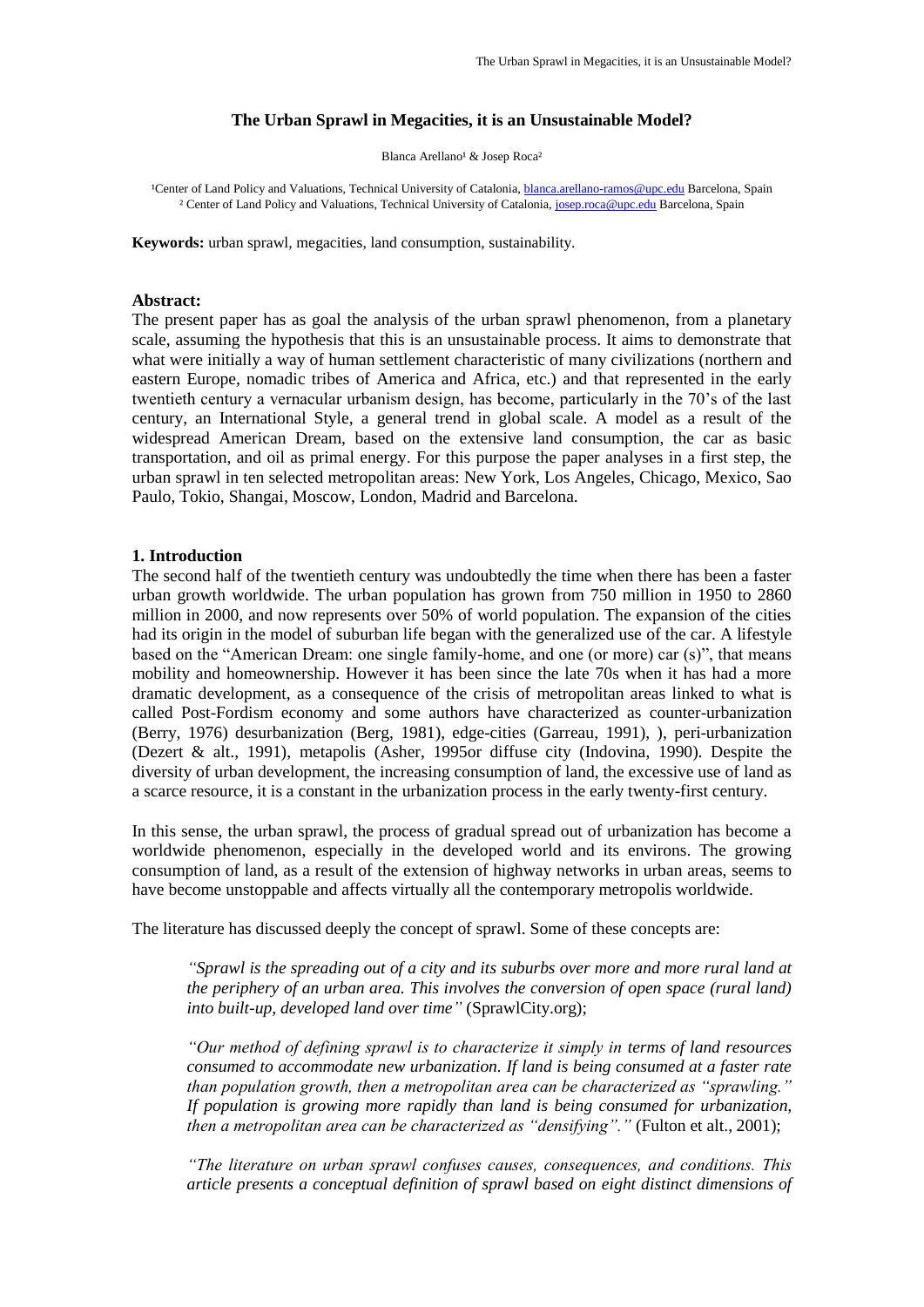*land use patterns: density, continuity, concentration, clustering, centrality, nuclearity, mixed uses, and proximity. Sprawl is defined as a condition of land use that is represented by low values on one or more of these dimensions."* (Galster et. alt., 2001).

*"Urban sprawl is commonly used to describe physically expanding urban areas. The European Environment Agency (EEA) has described sprawl as the physical pattern of low-density expansion of large urban areas, under market conditions, mainly into the surrounding agricultural areas. Sprawl is the leading edge of urban growth and implies little planning control of land subdivision. Development is patchy, scattered and strung out, with a tendency for discontinuity. It leap-frogs over areas, leaving agricultural enclaves. Sprawling cities are the opposite of compact cities — full of empty spaces that indicate the inefficiencies in development and highlight the consequences of uncontrolled growth."* (EEA, 2006).

However there is no consensus in defining urban sprawl, because of its complexity and multidimensional character.

Another perspective of the research is to approach the genesis of this kind of urbanization. Dematteis (1998) has shown how this phenomenon corresponds to the further development of one of the two major human settlement patterns developed throughout the story, a model of low density, especially linked to northern Europe and to the Germanic law or British common law. Faced with this model of land occupation, the Latin countries have developed a compact settlement, in which Roman law, linked to the *urbs* or the *civitas* and inherited from the Greek polis, would have had an important role. In Mediterranean Europe the city would have been characterized by its compactness and the clear separation between urban and rural landscapes. The cities, walled, would have later in the Middle Age additional reasons as to defend, to remain "closed" to the outside, but would have remained the spatial occupation characterized by the concentration of population in cities and towns.

The same form of spatial occupation has characterized the original settlement patterns of America. Faced with the dispersion of the nomadic of North America there were the cultures of Mesoamerica (the *Mexicas*, so-called Aztecs) and South America (the Incas) that developed compact cities like Latins (or Asian). The emergence of a powerful State on the original common property (Vitale, 1997) probably led to these civilizations to adopt a model of human settlement concentrated, with cities like Tenochtitlan or Cusco as most prominent examples.

American colonization reproduced the compact model through the Laws of the Indies in Spanish America, this model was adapted without significant conflicts with the structure of cities Incas and Aztecs, but came into contradiction with indigenous forms of rural settlement, which produced irreversible effects.

The transition of dispersed settlement patterns in to urban sprawl occurs in the late nineteenth century, with improved communications. The trams and railways, and especially the metro systems allow to the cities with traditional dispersed pattern reconcile rural / urban opposition that industrialization had generated.

Real estate, mass transit system and low density development (the single family home) appears from the beginning the same model of urbanization. The model, until then with local consequences, is incorporated in the traditional lifestyles of the countries with low density development tradition, creating an urban pattern that could well be characterized as vernacular. With the E. Howard theory (Garden Cities of To-Morrow, 1898) of garden city, and the generalization of this model for social housing developments in the U.S. and UK (Crawford, 1995) as well as the proliferation of architectural movements, such as the Prairie School in Chicago, are an example.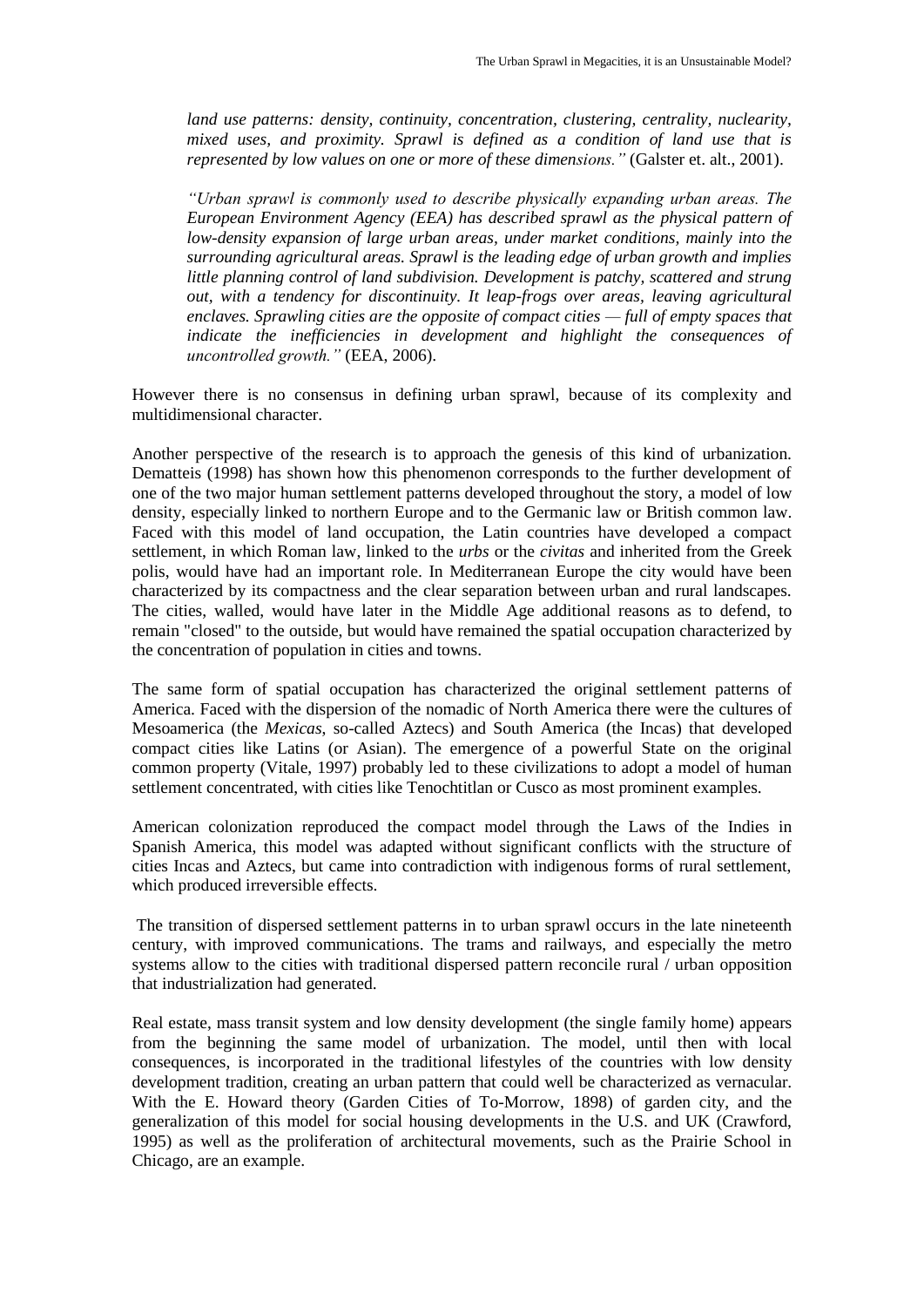However, what at first was but a manifestation of a vernacular urbanism, would become in International style with the coming of the automobile. The case of Los Angeles is in this sense, paradigmatic. The best public transportation system in the world becomes, since 1937, the greatest urban motorway network. And with it comes the trivialization of what has become to be called the American Dream: a single family home and a car. A model based on consumerism as a premise, predator of space and natural resources as a result, a way of life and a reference to follow, in the globalized world.

## **2. Objectives**

- The first specific objective of the research is to delimitate, measure and understand the urban continuum inside and outside the administrative boundaries.
- The morphological analysis of conurbation will serve to identify the core city from the surrounding countryside and to compare the different structures of the studied megacities. The comparison between the different models of urbanization of the selected megacities allows making a first approach of the differences and similarities of these megacities on the phenomenon of urban sprawl and the interaction existing between land consumption and a number of urban sustainability indicators, such as mobility, energy consumption and the generation of CO2.
- In parallel, the degree of monocentrism or polycentrism of the study areas will be analyzed, in order to validate the hypothesis relating to the improved environmental performance of polycentric metropolitan systems over those characterized by the macrocephaly of a single center.

## **3. Land consumption and urban sprawl**

In order to study the urban sprawl and land consumption in the selected megacities the research investigates and provides owns quantifications from the available databases. The databases analyzed until now are: Demographia (2007 onwards), for the USA, the Urbanized Area (UA), as designated by the Census; Landsat worldwide, World Night nighttime images (DMSP-OLS Nighttime Lights Time Series ) of NOAA's National Geophysical Data Center (NGDC), ISA (Constructed Impervious surface area), which identifies the sealed area.

In a first review and working with the database ISA (Constructed Impervious Surface Area) we obtain an image of the selected mega regions: New York-Philadelphia area has 24.483 sq km and 24.521.188 inhabitants, Tokyo mega region has 9.823 sq km and 36.994.235 inhabitants, Mexico City Metropolitan Area has 3.300,11 sq km and 19.073.825 inhabitants, Los Angeles Metropolitan Area has 7.962,38 sq km and 15.292.539 inhabitants, Chicago 10.093,20 sq km and 10.121.359 inhabitants, Barcelona 1.429 sq km and 4.330.321 inhabitants, Madrid 2.451,58 sq km and 6.086.016 inhab., Seoul 4.904,30 sq km and 23.086.147 inhab., London 5.680,53 sq km and 12.100.655 inhab., Sao Paulo 4.663,33 sq km and 22.026.935 inhab. And finally Moscow has 3.323,73 sq km and 13.195.799 inhabitants.

| Megacity                | <b>Urban Land</b> | Population | Density |
|-------------------------|-------------------|------------|---------|
| <b>Barcelona</b>        | 1.429,00          | 4.330.321  | 3.030   |
| Chicago                 | 10.093,20         | 10.121.359 | 1.003   |
| London                  | 5.680,53          | 12.100.655 | 2.130   |
| Los Angeles             | 7.962,38          | 15.292.539 | 1.921   |
| Madrid                  | 2.451,58          | 6.086.016  | 2.482   |
| Mexico City             | 3.300,11          | 19.073.825 | 5.780   |
| <b>Moscow</b>           | 3.323,73          | 13.195.799 | 3.970   |
| New York - Philadelphia | 24.483,00         | 24.521.188 | 1.002   |
| Sao Paulo               | 4.663,33          | 22.026.935 | 4.723   |
| Shanghai                | 4.904,30          | 23.086.147 | 4.707   |
| Tokyo                   | 9.823,00          | 36.994.235 | 3.766   |

**Table 1, Mega Cities Densities (From ISA)**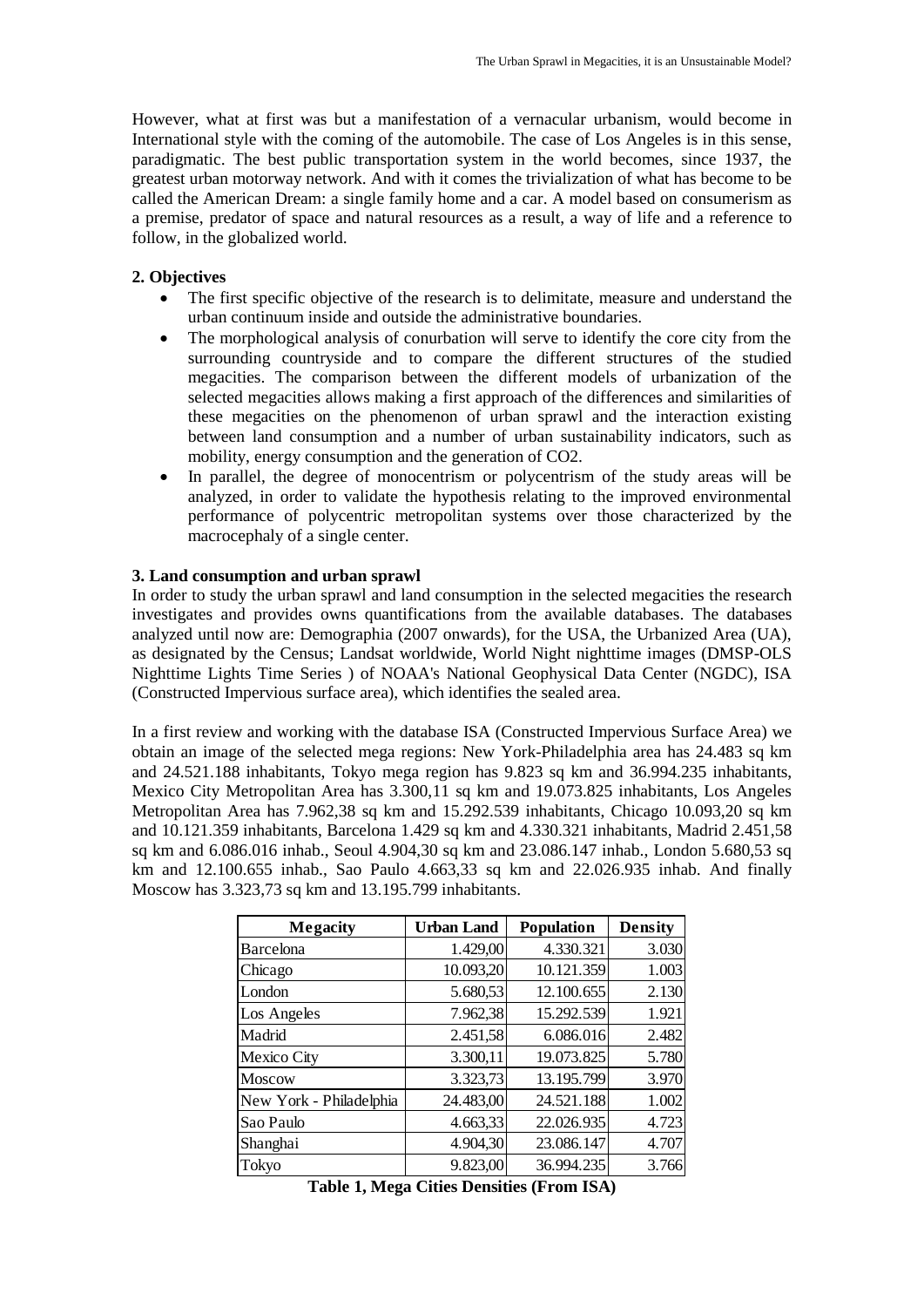

**Fig. 1, 1: New York-Philadelphia, 2: Tokyo, 3: Mexico, 4: Los Angeles, 5: Chicago, 6: Barcelona, 7: Madrid, 8: Shanghai, 9: London, 10: Sao Paulo, 11: Moscow**

In this analysis we can see that in Latin-speaking America and Asia have less urban sprawl or have bigger densities than in Europe, but some mega regions of the USA, like Chicago and New York have a very marked sprawl process with densities of one thousand inhabitants per square kilometre.

Another source of analysis was the world night-time images (DMSP-OLS Nighttime Lights Time Series) and again we can see a different process of urban sprawl in the United States than in Europe, Latin-speaking America or Asia.



**Fig. 2, Megacities urban land**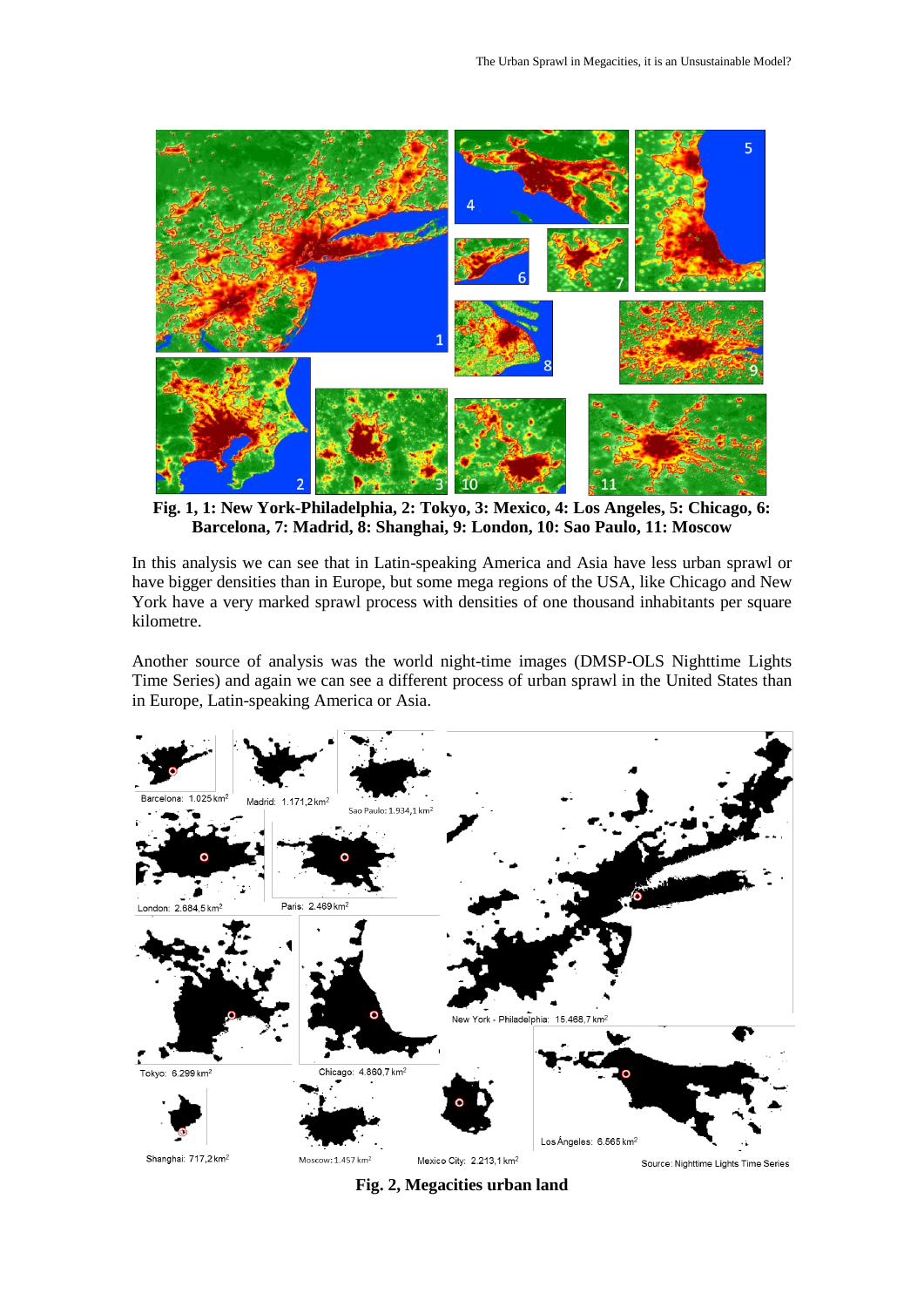In other hand, working with the Landsat images and delimitating a window of 45.000 sq km for all regions, the built-up area overcomes the 5,000 sq. km in New York, Tokyo and Chicago. In London, Sao Paulo and Shanghai is between 4,000 and 5,000 sq. km. Finally, Moscow and overall Mexico City has a lower built-up area, 3,000 and 2,000 sq. km respectively (see fig. 3).



**Fig. 2, Megacities Built-up area**

The above results suggest, if they are correlated with information on population and economic structure of those metropolises, a higher level of urban sprawl in the USA and Japan than in Europe and Latin-speaking America.

### **4. Polycentrism and urban sprawl**

More polycentrism means less urban sprawl? *"Polycentric spatial development is the main concept underpinning the aims of territorial cohesion. The concept can be described as a bridging mechanism between economic growth and balanced development. Accordingly, polycentric development can bridge the divergent interests of the Member States by encouraging more balanced and coordinated competitiveness. Interest in polycentric development is also fuelled by the hypotheses put forward in the ESDP that polycentric urban systems are more efficient, more sustainable and more equitable than either monocentric urban systems or dispersed small settlements."*(EEA Report , 2006).

In order to understand the function of the "urban artifacts" of our century have been chosen four cities of the research, two of them in the USA and other two in Spain (Los Angeles, Chicago, Barcelona and Madrid) to apply the methodology of the Interaction Value (Roca et alt., 2005) as examples of different types of urban structure, the efficiency of their metropolitan systems will be evaluated from the dual perspective of land consumption and sustainable mobility.

Given the commuter flow matrix home / work of local base (places or cities), calculate the matrix origin / destination,  $i / j$ , of "interaction values" through equation:

$$
VI_{ij} = \frac{F_{ij}^2}{POR_i LTL_i} + \frac{F_{ji}^2}{POR_i LTL_i}
$$

Where VII<sub>j</sub> is the interaction value between entities i and j, and Fij Fji, the flows from I to j, and j to I, respectively, PORi and PORj the employed population resident in both entities, and LTLj and LTLi the workplaces located in these entities.

The equation includes not only the outflow but also the inflow, and considers their own mass (resident workers) and the destination. This methodology allows defining the internal structure of the metropolis and evaluating the degree of polycentrism of the system.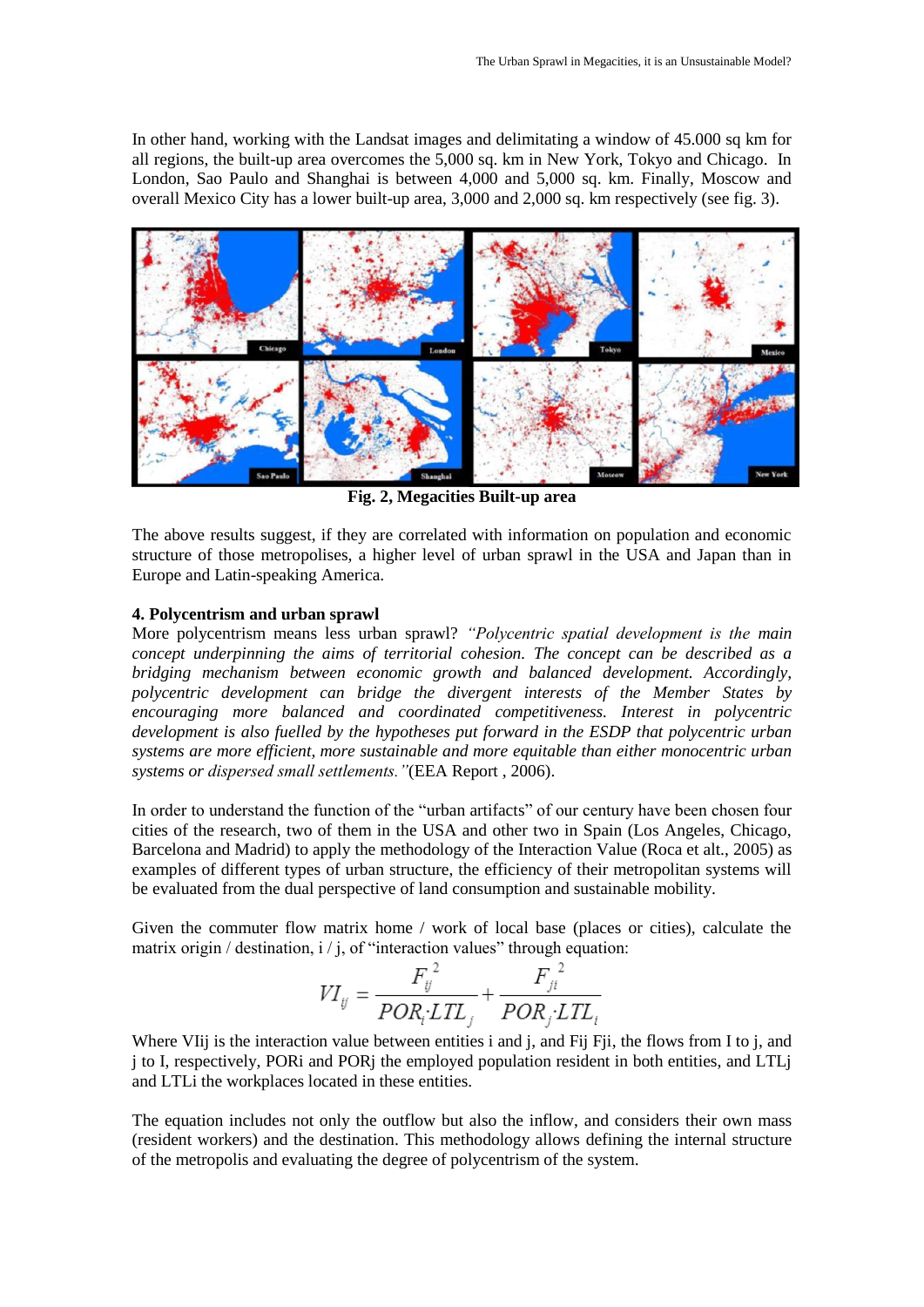After using the methodology of the Interaction Value it has been shown the monocentrism of Chicago (8 sub-centers) and Madrid (8 sub-centers) and the polycentricism of Los Angeles (13 sub-centers) and Barcelona (24 sub), so we can say that Los Angeles metropolitan area consumes less land, have a more sustainable mobility and is more polycentric and dense over Chicago, the same apply to Barcelona and Madrid respectively, but Madrid has a real compact central area and very dispersed periphery (Roca et alt., 2011). It is remarkable that contrary to the image of city of sprawl, Los Angeles is not so much compared to other American cities and according to databases.

|                                                                                      | <b>Los Angeles</b> | <b>Chicago</b> | <b>Madrid</b> | <b>Barcelona</b> |  |  |
|--------------------------------------------------------------------------------------|--------------------|----------------|---------------|------------------|--|--|
| Artificialized land (sq km)                                                          | 7.033,70           | 5.281,82       | 774,00        | 667,37           |  |  |
| Population (2000-2001)                                                               | 16.005.014         | 8.911.577      | 5.439.588     | 4.530.254        |  |  |
| LTL (employments)                                                                    | 6.409.654          | 4.041.382      | 2.428.364     | 1.903.795        |  |  |
| Urban Density (Inhab./sq km Artif)                                                   | 2.275,48           | 1.687,22       | 7027,89       | 6788,22          |  |  |
| <b>Employment Urban Density</b>                                                      | 911,28             | 765,15         | 3137,42       | 2852,68          |  |  |
| $\mathbf{T}$ . Ll. $\mathbf{\hat{A}}$ $\mathbf{M}$ . $\mathbf{L}$ . Ll. $\mathbf{L}$ |                    |                |               |                  |  |  |

|  | <b>Table 2, Metropolitan Systems</b> |  |
|--|--------------------------------------|--|
|--|--------------------------------------|--|

The sub-systems structured around subcenters can configure cities within the metropolitan city, making a real city of cities (Nel.lo, 1998).

# **5. Conclusions**

The land consumption as quantification of sprawl, is an essential indicator of the sustainability of urban ecosystems, not only because it allows the evaluation of land consumption, an scarce resource, but also, as has highlighted the literature (see among others Arellano & Roca, 2010a and b, Arellano et. alt. 2010), as it allows an indirect evaluation of energy consumption, CO2 production, and thus the ecological footprint.

Although research is still in development, it has reached a first approach of the hypothesis regarding the degree of polycentrism involved positively in lower consumption of land, and consequently in a more efficient decentralized urban systems (ETA 1999).

Monitoring urban sprawl using remote sensing is fundamental to understand the contemporary process of urbanization on a global scale. As a result of this research, among others, our center of research on Land Policy and Valuations is developing a platform called GLOBUS to observe the global urban sprawl (http://www-cpsv.upc.es/GLOBUS), and its purpose is to continue studying and analysing the process of urban sprawl in a representative sample of most populated metropolitan areas, intermediate cities and singular small cities with the hypothesis that the process of urban sprawl is a phenomenon which is not limited to the developed world and it is a global scale process. The urban trend to sprawl brings negative effects on sustainability and social inclusion.

## **References**

Alonso, W. (1964): Location and Land Use, Harvard University Press, Cambridge, 1964.

Arellano, B. & Roca, J. (2010): El Urban Sprawl, ¿Un Fenómeno de Alcance Planetario? Los Ejemplos de México y España, Arquitectura, Ciudad y Entorno, Año IV, núm. 12 Febrero. P. 115-147.

Asher, F. (1995): Metápolis ou l'avenir des villes, Odile Jacob Paris.

Berg, L. Van Den (1982): Urban Europa. A study of Urban Growth and Decline. Pergamon, Oxford.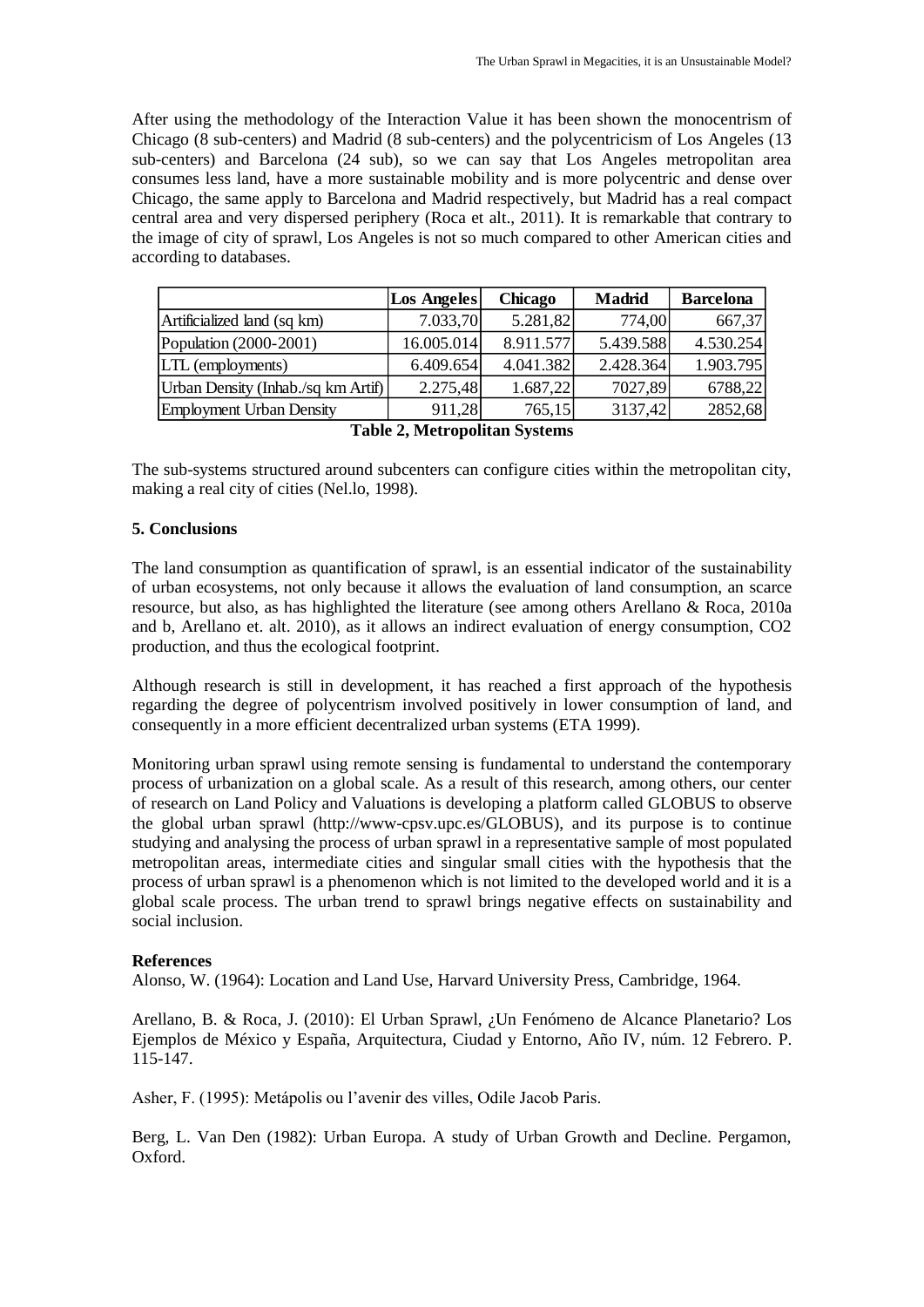Berry, B (1976): The Counterurbanization Process: Urban American since 1970, en Urbanization and Counterurbanization, Beverly Hills, Sage, 1976.

Bruegmann, R. (2005): Sprawl A Compact History. University of Chicago.

Burchfield, M., Overman, H.G., Puga, D., Turner, M.A. (2006): Causes of sprawl: A portrait from space, Quarterly Journal of Economics, Volume 121, Issue 2, May 2006, Pages 587-633.

Bureau of the Budget (1964): Standard Metropolitan Statistical Areas, Government Printing Office Washington DC.

Bureau of the Census (1942): Sixteenth Census of the United States: 1940, US Government Printing Office Washington DC.

Dametteis, G. (1998): Suburbanización y periurbanización. Ciudades anglosajonas y ciudades latinas. En Montclús, F.: La ciudad dispersa. Suburbanización y nuevas periferias. Barcelona, Centro de Cultura Contemporánea de Barcelona, 1998.

Demographia (2007): Demographia World Areas, Demographia, 2007.

European Environment Agency – EEA (2006): Urban sprawl in Europe. The ignored challenge. European Commission/Joint Research Centre.

European Union (1999): ESDP. European Spatial Development Perspective. Towards Balanced and Sustainable Development of the Territory of the European Union. Agreed at the Informal Council of Ministers responsible for Spatial Planning in Potsdam, May 1999. European Commission.

Ewing, R. (1997): Is Los Angeles-style sprawl desirable?, Journal of the American Planning Association, Volume 63, Issue 1, December 1997, Pages 107-126

Ewing, R., Pendall, R. & Chen, D. (2002): Measuring Sprawl and its Impact, Smart Growth America.

Fulton, W., Pendall, R., Nguyen, M. & Harrison, A. (2001): Who Sprawls Most? How Growth Patterns Differ Across the U.S., Center on Urban & Metropolitan Policy, July 2001, The Brookings Institution, Survey Series.

Galster, G., Hanson, R., Ratcliffe, M.R., Wolman, H., Coleman, S., Freihage, J. (2001): Wrestling sprawl to the ground: Defining and measuring an elusive concept, Housing Policy Debate, Volume 12, Issue 4, 2001, Pages 681-717.

Garreau, J. (1991): Edge City: Life on the New Frontier. New York: Doubleday.

Giuliano, G. & Small, K. A. (1991): Subcenters in the Los Angeles region, Regional Science and Urban Economics, 21, pp. 163–182.

Giuliano, G., Redfearn, C., Agarwal, A. et al. (2007): Employment concentrations in Los Angeles, 1980–2000, Environment and Planning A, 39, pp. 2935–2957.

GLOBUS. http://www-cpsv.upc.es/GLOBUS.

Gordon, P. & Richardson, H. W. (1996): Beyond polycentricity: the dispersed metropolis, Los Angeles 1970–1990, Journal of the American Planning Association, 62, pp. 289–295.